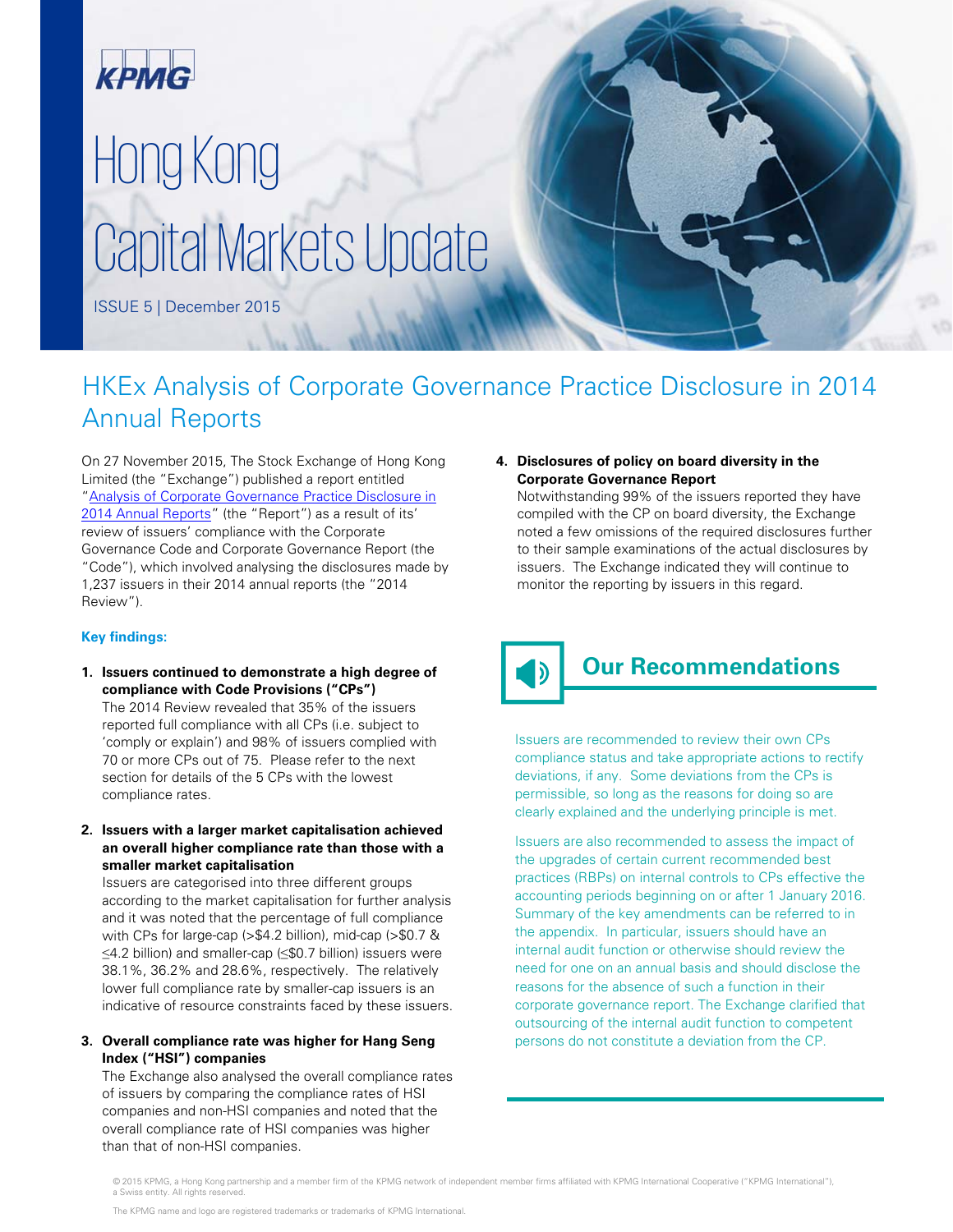#### **The Five CPs with the lowest compliance rates**

| A.2.1 | Separation of the roles of<br>chairman and chief executive                                                                                  | The roles of chairman and chief executive should be separated and should not<br>be performed by the same individual. The division of responsibilities between<br>the chairman and chief executive should be clearly established and set out in<br>writing.                                                                                                                                                                                                                                                                                                                                                                                                                            |
|-------|---------------------------------------------------------------------------------------------------------------------------------------------|---------------------------------------------------------------------------------------------------------------------------------------------------------------------------------------------------------------------------------------------------------------------------------------------------------------------------------------------------------------------------------------------------------------------------------------------------------------------------------------------------------------------------------------------------------------------------------------------------------------------------------------------------------------------------------------|
| A.6.7 | Non-executive directors'<br>attendance at general<br>meetings                                                                               | Independent non-executive directors and other non-executive directors, as<br>equal board members, should give the board and any committees on which<br>they serve the benefit of their skills, expertise and varied backgrounds and<br>qualifications through regular attendance and active participation. They should<br>also attend general meetings and develop a balanced understanding of the<br>views of shareholders.                                                                                                                                                                                                                                                          |
| A.4.1 | Non-executive directors being<br>appointed for a specific term,<br>subject to re-election                                                   | Non-executive directors should be appointed for a specific term, subject to re-<br>election.                                                                                                                                                                                                                                                                                                                                                                                                                                                                                                                                                                                          |
| E.1.2 | Chairman's attendance at<br>annual general meeting<br>(''AGM'')                                                                             | The chairman of the board should attend the annual general meeting. He<br>should also invite the chairmen of the audit, remuneration, nomination and<br>any other committees (as appropriate) to attend. In their absence, he should<br>invite another member of the committee or failing this his duly appointed<br>delegate, to attend. These persons should be available to answer questions<br>at the annual general meeting. The chairman of the independent board<br>committee (if any) should also be available to answer questions at any general<br>meeting to approve a connected transaction or any other transaction that<br>requires independent shareholders' approval. |
| A.5.1 | Establishment of a nomination<br>committee which is chaired<br>by the chairman of the board<br>or an independent non-<br>executive director | Issuers should establish a nomination committee which is chaired by the<br>chairman of the board or an independent non-executive director and<br>comprises a majority of independent non-executive directors.                                                                                                                                                                                                                                                                                                                                                                                                                                                                         |

The Exchange reminded shareholders and market practitioners that deviations from CPs are acceptable where an issuer considers the adoption of an alternative to a CP is more suitable in light of its own situation and disclose the reasons for departures in its corporate governance report.

The Exchange further noted that while issuers have disclosed the reasons for departures from the CPs, there is room for improvement in disclosing the reasons for departures. In particular, issuers should avoid using vague and repeated "boilerplate" style of explanations. Issuers are expected to explain in their reports the reasons for the departures based on their own circumstances, whether the departures are temporary and what would be/have been done to rectify the deviation.

If you have any questions about the matters discussed in this publication, please feel free to contact Paul Lau or Katharine Wong of our Capital Markets Advisory Group.

**Paul Lau**  Head of Capital Markets Advisory Group Tel.: +852 2826 8010 [paul.k.lau@kpmg.com](mailto:paul.k.lau@kpmg.com?cc=enquiries.hk@kpmg.com&subject=Web:[CMU])

**Katharine Wong** Partner Tel.: +852 2978 8195 [katharine.wong@kpmg.com](mailto:katharine.wong@kpmg.com?cc=enquiries.hk@kpmg.com&subject=Web:[CMU])

#### **[kpmg.com/cn](www.kpmg.com/cn)**

The information contained herein is of a general nature and is not intended to address the circumstances of any particular individual or entity. Although we endeavour to provide accurate<br>and timely information, there can b such information without appropriate professional advice after a thorough examination of the particular situation.

© 2015 KPMG, a Hong Kong partnership and a member firm of the KPMG network of independent member firms affiliated with KPMG International Cooperative ("KPMG International"), a Swiss entity. All rights reserved.